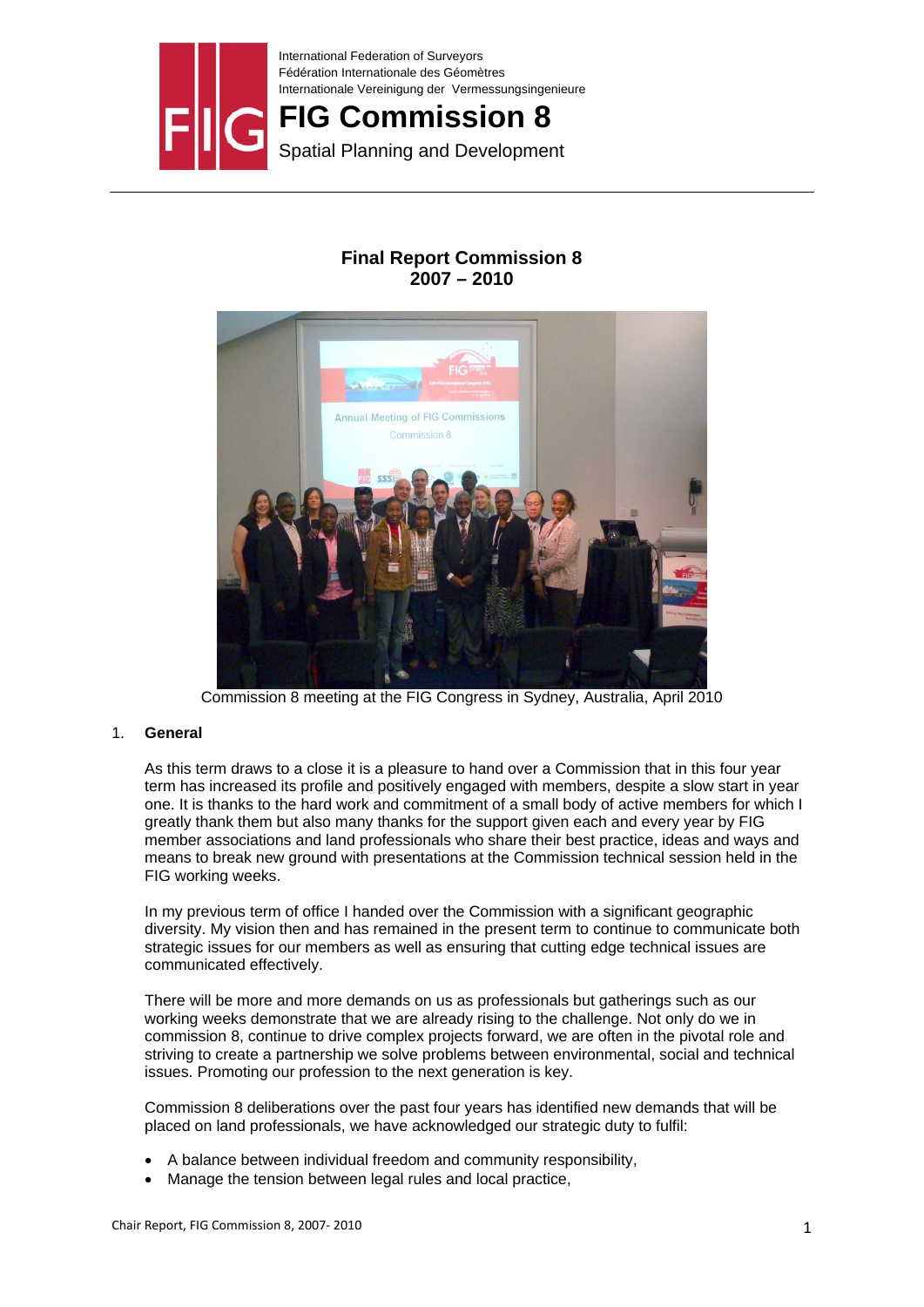

**FIG Commission 8** Spatial Planning and Development

- 
- Facilitate the logistics of control over land use and development.

Over viewing the past four years we can see notable drivers in our work in a range of forums, set in context of the big global challenges, Commission 8 has specifically addressed:

- Urbanisation: the push factors in spatial planning, preparedness and disaster management and informal settlements.
- Coastlines: the pull factors of ability to adapt, resilience and climatic effects on societies living along coastlines.
- Environment: Managing resilience has emerged in our commission deliberations specifically relating to resources, access rights and energy technologies.

# 2. **Achievements – Highlights**

We have made great strides, contributing to raising the profile of surveyors and the Commission by actively contributing to:

- Increased participation and active yearly contribution to international donor agency forums including UN Habitat, FAO and the World Bank.
- Providing the keynote paper at the FIG Regional Working Week in Costa Rica 2007.
- Promotion of the Informal Settlements WG into the FIG Sub-Saharan Africa Task Force.
- Innovative key themes driven through Commission technical activity including coastal areas and Energy versus Environment.
- Continuing engagement with FIG member associations.
- Development of, and input into FIG publications including No's 42, 43, 51, 53 and 55.

### 3. **Working Groups**

Through the commission 8 working groups we have underpinned the theme to 'Build the Land Professional's capacity'. Two working groups have collaborated internationally to build and deliver tangible outputs by publishing in the FIG series:

- (a) "The Road Towards More Sustainable Places: Informal settlements", Number 42:
- (b) "Spatial Planning in Coastal Regions: Facing the impact of Climate Change" Number 55.

During the deliberations of the working groups the salient issues identified includes:

### *Informal Settlements*

Working from WG8.2 members' professional experience, drawing from papers delivered at technical sessions we have identified that land professionals have a key role to play at the local level as well as the policy level. Mindful of the speed at which the informal settlements have grown the partnership agenda needs to begin to consider the slum interest deficit. It is the people living in these slums that are often providing the labour to the formal cities. Acknowledging the work achieved in Sub-Saharan Africa, the General Assembly (2009) voted that this working group be promoted to the level of a Task force specifically focusing on the needs of the Sub Saharan Africa Member Associations, to run over the period 2009 to 2014.

### *Urban Coasts*

This topic has received much attention over the past four years, beginning with a commission lead role at the FIG Regional Working Week (Costa Rica) with the chair giving a keynote presentation (see full text November 2007 Article of the Month www.fig.net).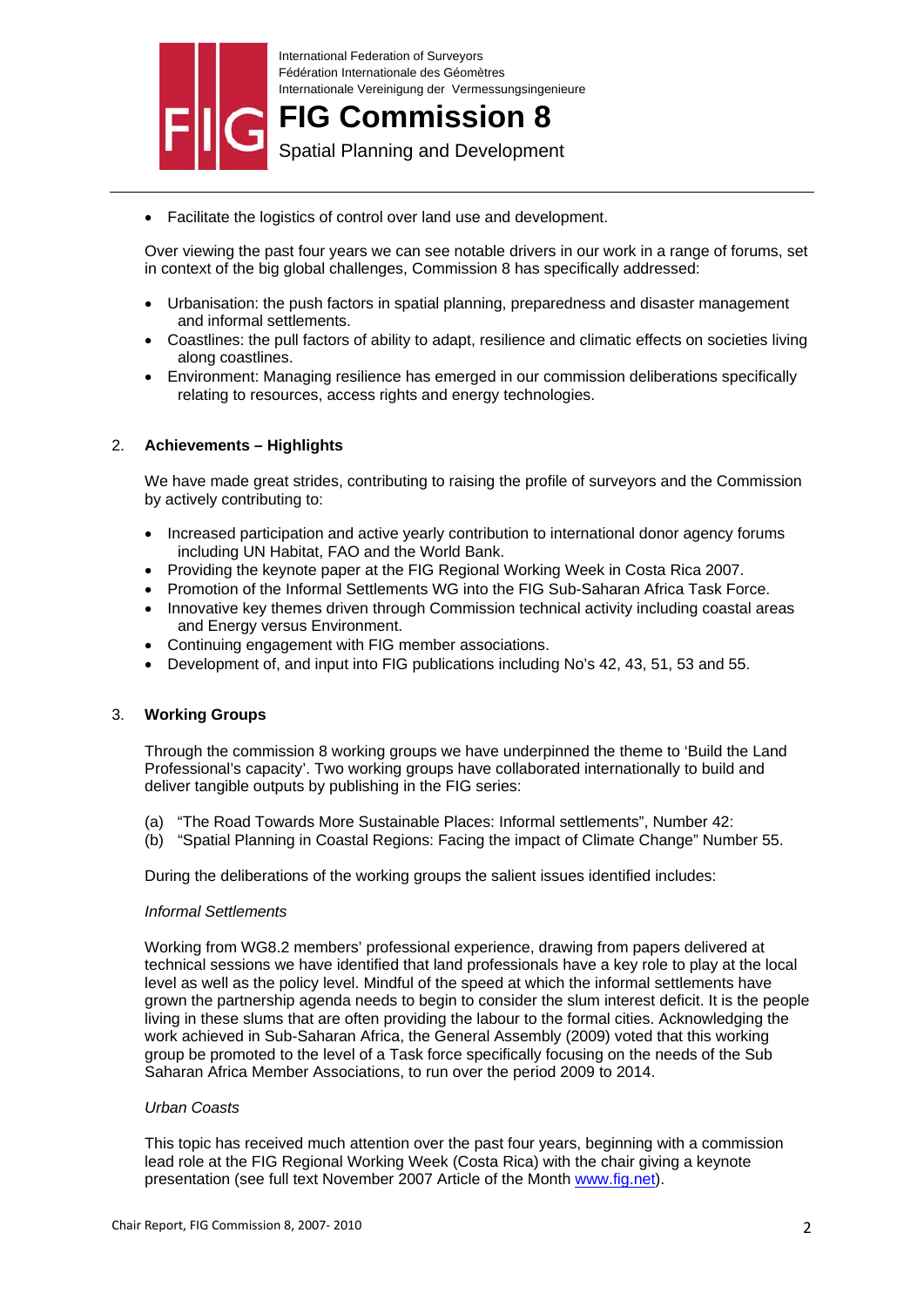

**FIG Commission 8**

Spatial Planning and Development

WG8.4 focussed on the impact of climate change on coastal regions as it relates to administration and adaptation within the coastal zone. This group has given clear signals that this highly pressurised area (both climatic and commercial pressures) will require a focus on defining boundaries and territories, planning for disaster, the political framework and the commercial population pressures.

The WG complements the special seminar designed and organised by Commission 8, on 'Small Island Developing States' (SIDS), held in Sydney 2010 at the FIG Conference's Congress. Representatives from 23 Pacific islands, Tobago, Trinidad as well as Zanzibar attended to discuss capacity building for land professionals on SIDS. Sponsored by AusAid, FAO, NZAid, and the Commonwealth Secretariat a productive meeting was held resulting in action steps outlined in FIG Publication No.53: "Sydney Agenda for Action, Small Island Developing States and the Millennium Development Goals: Building the Capacity".

# **4. Co-operation**

Building on from the achievements of the previous term and this term, the Commission has truly advanced in key areas:

# *Communicating with Members*

Innovating into new channels for this Commission, a Commission 8 regional meeting was held in Ghana February 2010 in tandem with the Ghana Institute of Surveyors. This seminar progresses the working group activities but also contributed to the up and coming Africa Task Force: its theme Planning for Infrastructure focused on partnership with Traditional Leaders.

In addition, brokering liaison between members and disseminating key material was achieved through the avenues of newsletters, use of the Commission website, and annual meetings at working weeks and congress.

### *Cross-working with Commissions*

Commission 8 has successfully co-operated with other Commissions by working with Commissions 3, 4, 7 and 9. This year, a dialogue has been held to continue this invaluable cross-commission working into the upcoming term (2011-14) as well as planning for new areas of co-operation particularly with Commissions 9 and 2.

### *Connectivity with Sister Organisations*

Underlining the importance of working with our sister organisations, we have:

- Attended and presented at CASLE's Regional African Conference held in Accra, Ghana,
- Shared platforms with the Ghanaian Institute of Surveyors,
- Shared platforms with Institute of Surveyors of Kenya.

Commission 8 continues to foster and hold strong relationships with other land professional groups including the International Centre for Research on Environmental Issues (www.icrie.org)

### *Collaboration with UN*

Commission 8 has engaged with a range of UN organisations including: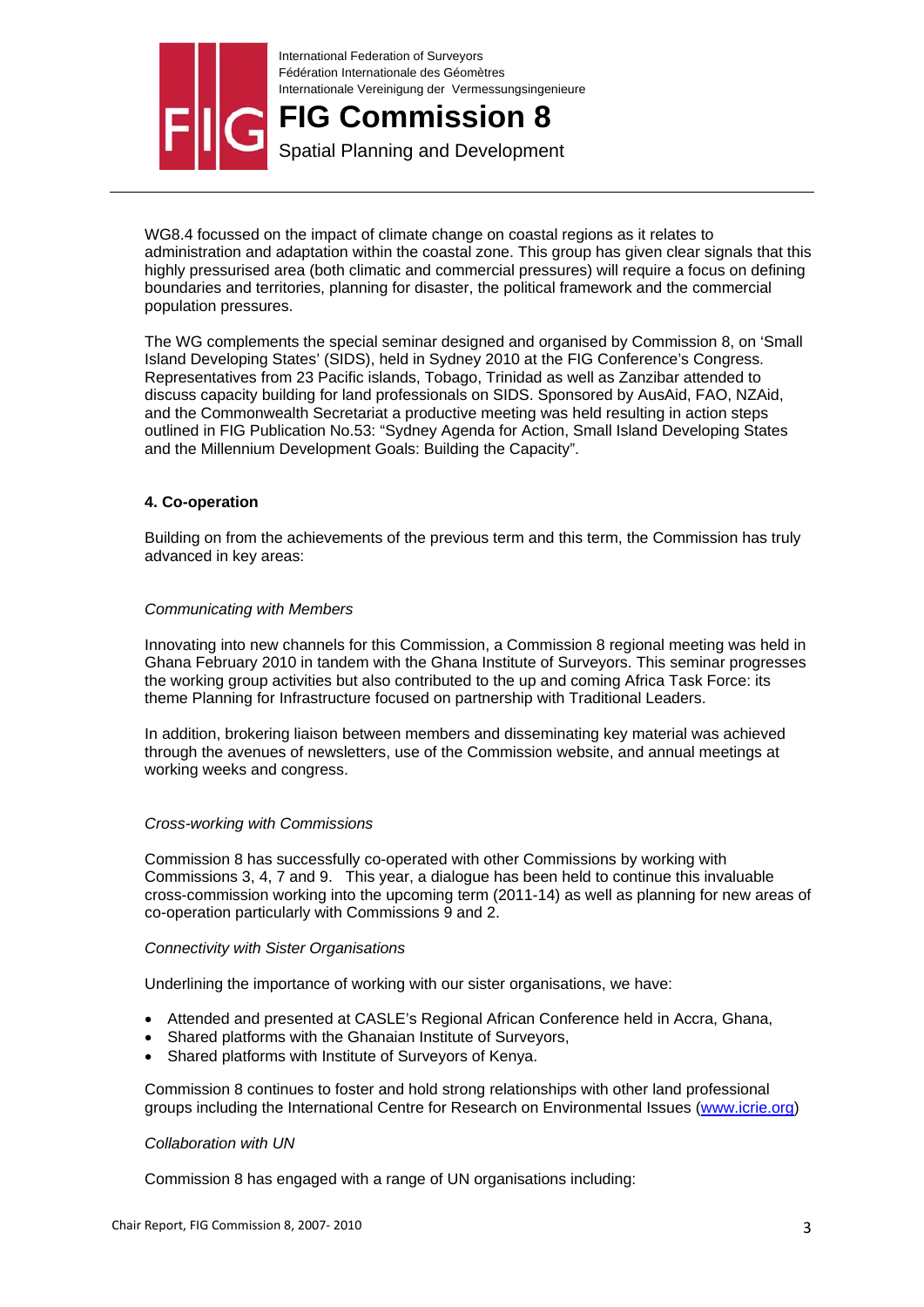

# **FIG Commission 8**

Spatial Planning and Development

- Period 2006-10. Chair and members have continuously and actively engaged each year with GLTN Secretariat and working with the LTPAS section on gender sensitive tool development in a range of platforms and processes, including e-forums, Grassroots and land professional training; and
- April 2009. Chair Elect Mr W Nabutola participated in a UN Rights Workshop, an ingenious approach to gaining empirical evidence to look at problems through case studies and to achieve solutions.
- March 2009. Chair invited to and delivered a paper at the World Bank/FIG Conference presenting one of the Commission's key themes Coastal Communities.
- December 2009. Chair was invited to review and provide technical assistance to the UN Habitat GLTN pilots led by the sister partner Huairou Commission grassroots organisation. The pilots were testing a gender land tool evaluation instrument in three countries (Ghana, Brazil and Nepal). The outcome was debated at the World Urban forum held in Rio Brazil March 2010.
- January 2010. Mr K Tenadu (Ghana) and Dr D Dumashie (UK) invited and attended the FAO Consultation Meeting for the private sector on the draft voluntary guidelines for the responsible governance of land and natural resources.